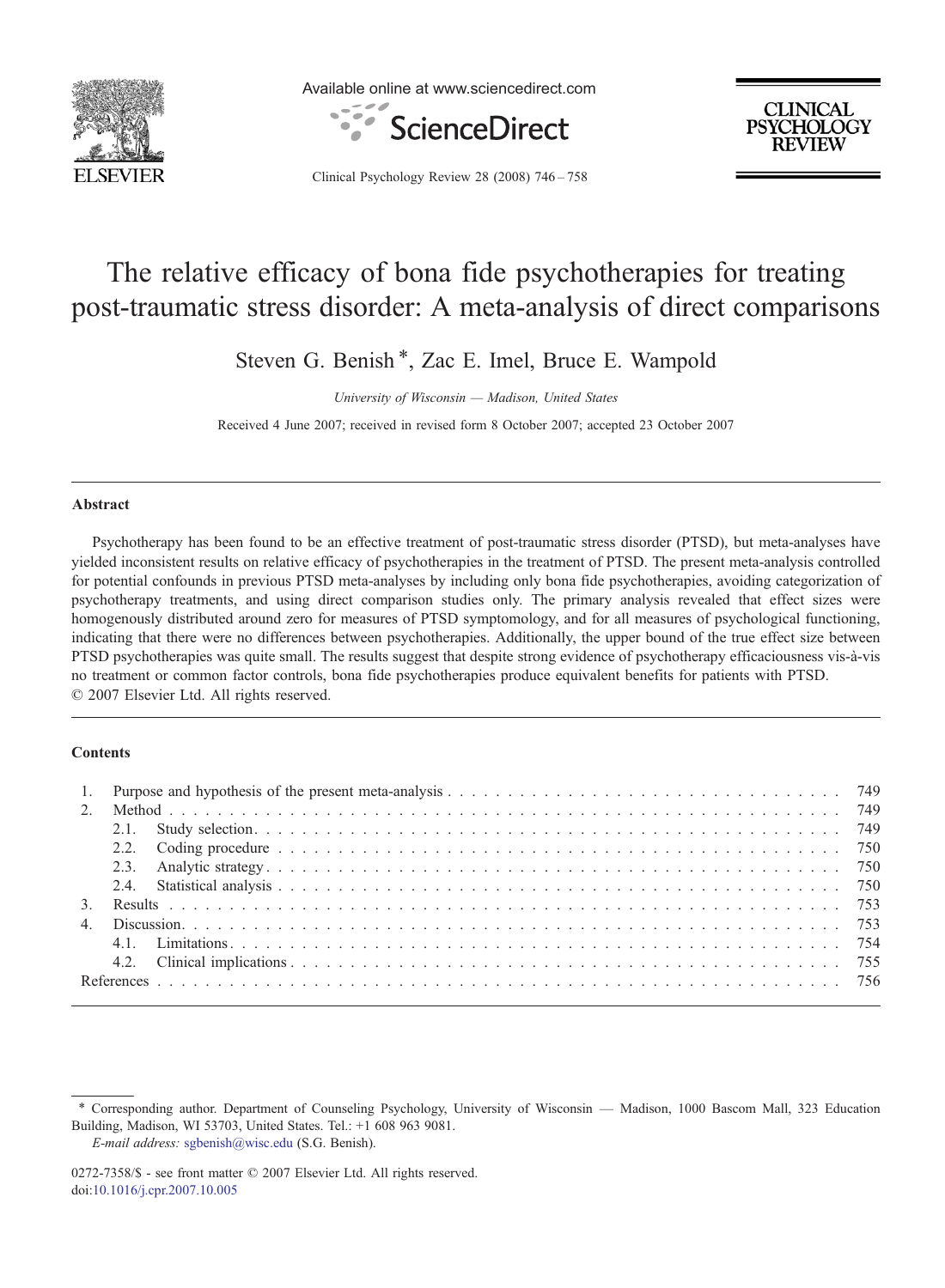Post-traumatic stress disorder (PTSD) is an anxiety disorder that follows a person's exposure to a traumatic stressor and is characterized by three clusters of symptoms: (a) re-experiencing of the traumatic event (e.g., intrusive thoughts, nightmares), (b) avoidance of stimuli associated with or generalized to the trauma, and (c) hyperarousal such as exaggerated startle response or hypervigilance ([APA, 1994\)](#page-10-0). Although a minority of persons exposed to trauma develops DSM-IV diagnosable PTSD ([Kessler, 2000\)](#page-11-0), it is still one of the most common mental disorders with an estimated lifetime prevalence of approximately 8% [\(Green & Kaltman, 2002; Kessler, Sonnega, Bromet, Hughes, &](#page-10-0) [Nelson, 1995](#page-10-0)). Prevalence rates for recent U.S. military veterans are even higher, with rates of up to 20% for combat veterans returning from Iraq and Afghanistan ([Hoge et al., 2004](#page-11-0)). In addition, comorbidity is quite common in patients with PTSD ([Engdahl, Dikel, Eberly, & Blank, 1998\)](#page-10-0), with 88% of men and 79% of women with PTSD meeting diagnostic criteria for another mental disorder ([Kessler et al., 1995](#page-11-0)). These statistics highlight the seriousness of PTSD as a public health problem and the necessity of effective treatment.

Over the past few decades, effects of psychotherapy on a wide variety of patients and disorders have been studied to determine: (a) *if* treatments are efficacious, and (b) *which* treatments might be most efficacious. Many controlled trials and numerous meta-analyses of these trials have left little doubt that psychotherapy is a highly efficacious treatment for a broad range of disorders and populations (e.g., [Lambert & Ogles, 2004; Wampold, 2001\)](#page-11-0). However, the question of which psychotherapies are most efficacious for specific disorders, including PTSD, is currently the focus of much research.

Substantial evidence supports efficacy of several specific psychological treatments of PTSD, including prolonged exposure (PE), eye movement desensitization reprocessing (EMDR), stress inoculation therapy, trauma management therapy, cognitive therapy, and others ([Bisson & Andrew, 2005; Bisson et al., 2007; Bradley, Greene, Russ, Dutra, &](#page-10-0) [Westen, 2005; Van Etten & Taylor, 1998\)](#page-10-0), but consensus does not exist with regard to the relative efficacy of these treatments. To wit, some argue that certain psychotherapies for PTSD have more empirical support than others (e.g., exposure therapy; see e.g., [Foa, Keane, & Friedman, 2004;](#page-10-0) [Nemeroff, Bremmer, Foa, Mayberg, North, & Stein, 2006](#page-11-0); [Robertson, Humphreys, & Ray, 2004\)](#page-11-0), while other researchers assert that no specific psychotherapy has proven to be a gold standard (e.g., [Lee, Taylor, & Drummond, 2006; McFarlane & Yehuda, 2000\)](#page-11-0).

Meta-analysis is a method that can be used to systematically examine relative efficacy issues, with advantages over individual studies or narrative reviews. Every individual study necessarily has limitations, so inferences about the superiority of a particular treatment from one study's findings are particularly tenuous (e.g., the superiority of a treatment in one trial can be due to Type I error). Conclusions made from narrative reviews often give primacy to findings in which one particular treatment is superior to another and tend to ignore findings of no differences, a problem that is exacerbated by focusing on one or several outcome variables among many that are found to favor one treatment [\(Quintana & Minami, 2006\)](#page-11-0). Therefore, conclusions of treatment differences noted in narrative reviews may be spurious. Nevertheless, it is entirely possible that some treatments for PTSD are indeed superior to others. Metaanalysis is able to aggregate studies in such a way as to make quantitative conclusions based on the systematic aggregation of studies and thus produce conclusions based on a preponderance of the evidence rather than on heuristic interpretations.

A number of meta-analyses investigating treatment of PTSD have been conducted using a variety of methods. One method of examining relative efficacy is to compare psychotherapy to no-treatment controls or supportive controls. Using this strategy, the researcher calculates an effect size after locating multiple studies using the same psychotherapy (such as cognitive behavioral therapy) vis-à-vis a control group. The individual studies' effect sizes for each psychotherapy are aggregated (e.g., a mean effect size for exposure is calculated by aggregating studies that compare an exposure condition to a control group). Finally, the mean effect size estimates for each psychotherapy are compared. Using this method, [Van Etten and Taylor \(1998\)](#page-12-0) reported similar effect sizes for behavioral  $(d=1.12)$  and EMDR  $(d=0.95)$  treatments. [Bradley, Greene, Russ, Dutra, and Westen \(2005\)](#page-10-0) found similar effect sizes for exposure therapy, cognitive behavioral therapy (CBT), exposure plus cognitive therapy, and EMDR, but not for the supportive counseling condition, which was comprised of control treatments not intended to be therapeutic  $(d=-0.01)$ . Similarly, [Bisson and](#page-10-0) [Andrew \(2005\)](#page-10-0) also reported that trauma focused cognitive behavioral therapies (TFCBT)  $(d=1.36)$  and stress management  $(d= 1.14)$  produced larger effects vis-à-vis control groups than did supportive counseling, which did not differ from wait list controls. In their recent analysis, [Bisson et al. \(2007\)](#page-10-0) noted that many psychotherapies (viz., TFCBT, EMDR, stress management, and group CBT) were consistently superior to wait list or usual care controls, except for "other therapies" which did not differ from controls. Bisson et al. concluded that "other therapies", which consisted of an assortment of treatments including hypnotherapy, psychodynamic therapies, supportive therapies, and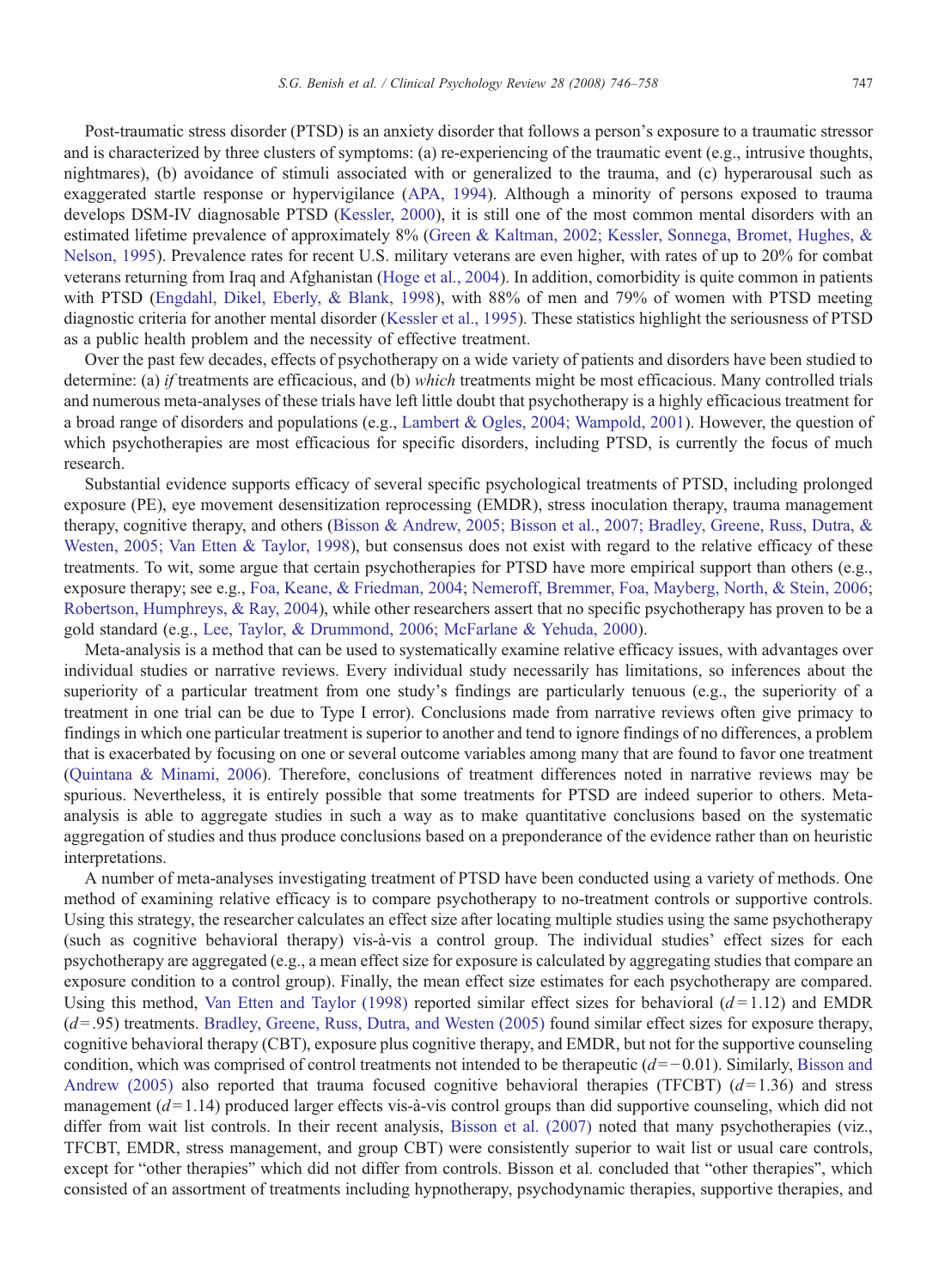non-directive counseling, were the least efficacious of the treatment categories and that EMDR and TFCBT were the most efficacious. Importantly, [Bisson et al. \(2007\)](#page-10-0) urged caution interpreting the conclusion because of the "considerable unexplained heterogeneity observed in these comparisons" (p.13).

Estimation of relative efficacy by comparing treatments vis-à-vis controls in meta-analysis introduces significant threats to validity. As noted by [Shadish and Sweeney \(1991\),](#page-11-0) studies vary with regard to participants, outcome measures employed, treatment standardization, measure reactivity, blinding procedures, treatment length, severity of disorder, and multiple unmeasured variables. Consequently, any differences between categories of treatments could be attributed to differences among the categories relative to these variables, creating confounds. For example, one class of treatments may employ more reactive measures generally, so that an apparent superiority actually reflects the ease with which variables change. One solution to this problem is to meta-analytically examine potential mediators and moderators of effect size (i.e., statistically control for confounds if differences are found), a strategy employed at the origins of meta-analysis by [Smith and Glass \(1977\)](#page-12-0). Unfortunately, this strategy introduces a number of additional problems, including omitting important variables, misspecification of models, power, and collinearity of possible confounds. An alternative strategy that eliminates most of the confounds is to include only studies that contain direct comparisons between psychotherapies, as the purported confounding variables are held constant in each study ([Shadish](#page-11-0) [and Sweeney, 1991; Wampold et al., 1997\)](#page-11-0). For example, reactivity of measurement is no longer a confound in a direct comparison study because both treatments are assessed with the same measures.

Several PTSD meta-analyses have used the direct comparison method, producing some contradictory findings. The first meta-analysis to include direct comparisons between psychotherapy treatments of PTSD revealed no evidence of differences between EMDR and other exposure-based treatments ([Davidson & Parker, 2001\)](#page-10-0), but the number of comparisons was few. Similarly, [Bradley et al. \(2005\),](#page-10-0) in a thorough examination of PTSD outcomes, found no differences in direct comparison studies but noted that the number of studies was insufficient to draw definitive conclusions. [Siedler and Wagner \(2006\)](#page-12-0) included direct comparison studies of EMDR and CBT for treatment of PTSD and concluded that neither was superior to the other. [Bisson and Andrew \(2005\)](#page-10-0) conducted four meta-analyses of direct comparisons between treatment categories, finding TFCBT and stress management equal to each other and superior to "other therapies", as well as no significant differences between group TFCBT and group non-TFCBT. [Bisson et al.](#page-10-0) [\(2007\)](#page-10-0) analyzed seven meta-analytic direct comparisons between treatment categories, finding TFCBT and EMDR superior to stress management, and all three aforementioned therapies superior to "other therapies". In these metaanalyses, variants of CBT and EMDR appeared to be more efficacious than a category of treatments that contains psychodynamic and hypnotherapy, among others.

The conclusion that "other therapies" are inferior may be a classification artifact. Many of the treatments in the metaanalyses of direct comparisons were not intended to be therapeutic (i.e., the treatments were not bona fide psychotherapies). One of the therapies frequently included in PTSD trials is labeled supportive therapy. Typically supportive therapies are intended to evaluate the specific ingredients of psychological treatment by providing attention of empathic therapists without specific ingredients. Thus, these controls often prohibit therapists from using specific therapeutic techniques, contain no theoretically cogent rationale, are not tailored to individual patient needs, are delivered by therapists who are cognizant that the condition is not intended to be therapeutic, and would not be offered to the public as viable treatments by therapists in practice ([Baskin, Tierney, Minami, & Wampold, 2003; Rosenthal &](#page-10-0) [Frank, 1956; Wampold, 2001; Westen, Novotny, & Thompson-Brenner, 2004\)](#page-10-0). An example in a PTSD psychotherapy study is a supportive therapy offered to female survivors of rape that consisted of the following: (a) teaching of a general problem solving technique (b) the therapist responding indirectly and with unconditional support, and (c) immediate refocus by the therapist to everyday problems when the patient tried to talk about the sexual assault [\(Foa,](#page-10-0) [Rothbaum, Riggs, & Murdock, 1991](#page-10-0)). Inclusion of supportive counseling in an "other therapies" category might explain some of the conflicting findings and heterogeneity of previous meta-analyses. The [Bisson and Andrew \(2005\),](#page-10-0) [and Bisson et al. \(2007\)](#page-10-0) meta-analyses incorporated these supportive therapies into a category of "other therapies", which included a mix of potentially bona fide (e.g., psychodynamic therapy) and non-bona fide therapies (e.g., supportive therapy and psychoeducation). Moreover, [Bisson et al. \(2007\)](#page-10-0) noted that there existed an unexplained heterogeneity among the effects, particularly for "other therapies," suggesting that there were unexplained confounds.

A second limitation of previous direct comparison meta-analyses for treatment of PTSD has been that categorizing treatments into classes necessitates a large number of pair-wise (i.e., one category versus another, creating  $k(k-1)/2$ comparisons for k classes) statistical tests, which creates inflated Type I error rates (see [Wampold, 2001\)](#page-12-0). An example is [Bisson et al.'s \(2007\)](#page-10-0) meta-analysis, which employed 37 statistical tests, approximately six per comparison: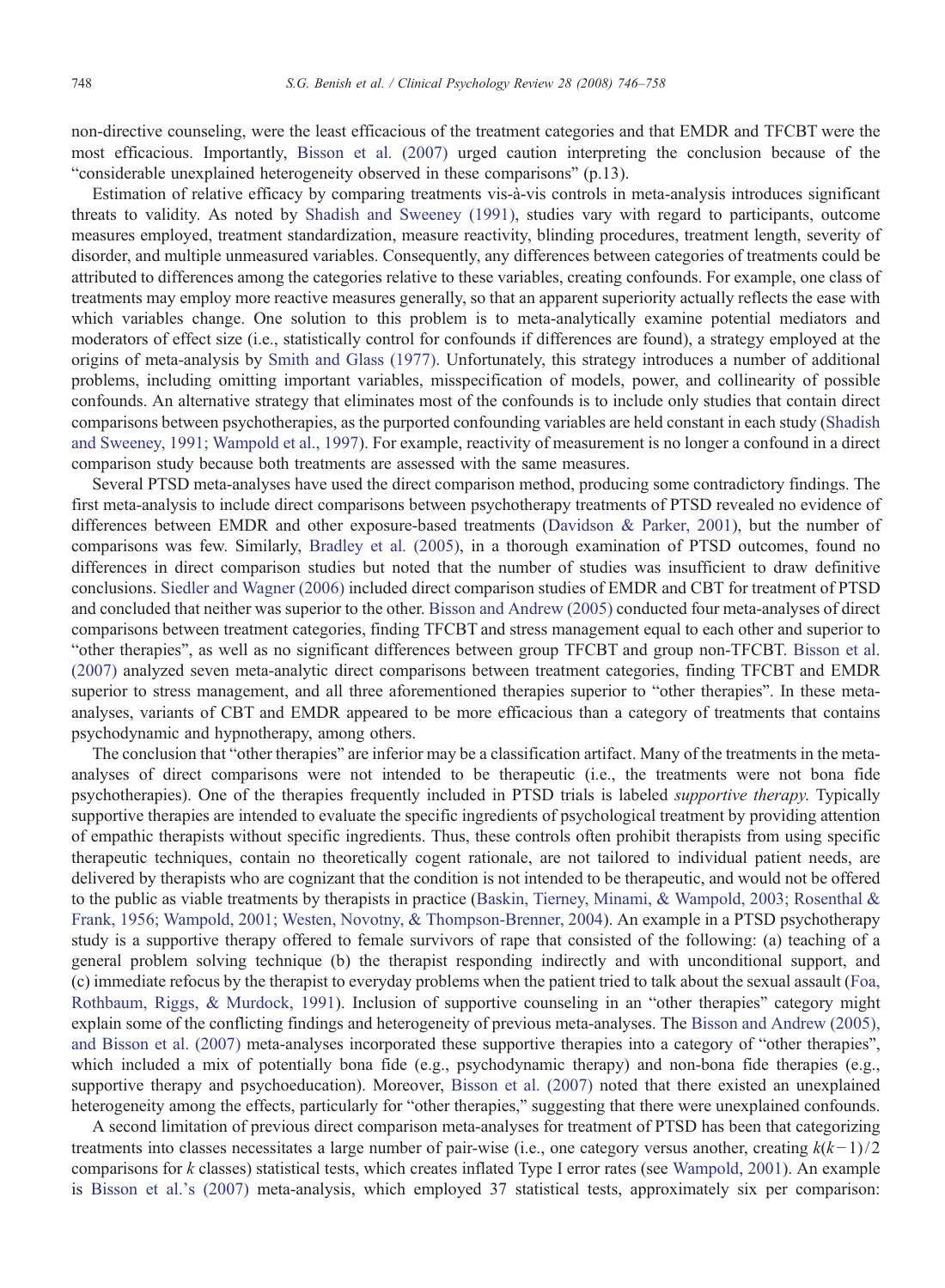(a) EMDR versus TFCBT, (b) TFCBT versus stress management, (c) TFCBT versus other therapies, (d) EMDR versus stress management, (e) EMDR versus other therapies, (f) stress management versus others therapies, and finally (g) group TFCBT versus group CBT. Of the 15 statistical tests that revealed some clinically important difference between treatments, four indicated the superiority of EMDR and TFCBT over stress management and 11 indicated the superiority of EMDR, TFCBT, and stress management over "other therapies". The four tests indicating inferiority of stress management may likely be spurious given that 37 statistical tests were conducted. These problems are exacerbated by the few studies that compare treatments in two categories (e.g., the mean number of studies used to compare categories was 3.1). Categorization utilizes pair-wise comparisons in lieu of an omnibus test of the hypotheses that outcomes differ between individual psychotherapies and also ignores comparisons within classes of treatments [\(Shadish & Sweeney, 1991;](#page-11-0) [Wampold et al., 1997\)](#page-12-0). In short, some meta-analyses have attempted to identify a superior class of treatments but have not tested the omnibus hypothesis that all treatments intended to be therapeutic are equally efficacious.

In sum, meta-analyses have consistently found that psychotherapies are more efficacious than waiting list controls. Some have found that one class of treatments is superior to another and all seem to indicate that "other therapies," which includes some treatments that were intended to be therapeutic and some not, are inferior to the more specific classes. Rejection of a null hypothesis that all treatments are equally efficacious for the treatment of PTSD would suggest that the search for one or more particularly efficacious treatments would be profitable. On the other hand, failure to reject the null hypothesis that all treatments intended to be therapeutic are equally efficacious would suggest that further attempts to reveal treatment differences would not be particularly informative. Thus, the omnibus test in important: Are all psychotherapies for the treatment of PTSD that are intended to be therapeutic equally efficacious?

# 1. Purpose and hypothesis of the present meta-analysis

The purpose of the present meta-analysis was to provide a test of the relative efficacy of psychotherapies for PTSD. The current analysis was modeled after the analysis of [Wampold et al. \(1997\)](#page-12-0) and differs from previous meta-analyses of psychotherapy for PTSD in that we: (a) only included those studies directly comparing two or more psychotherapies for the treatment of PTSD, (b) did not classify treatments into categories, and (c) included only those treatments that were intended to be therapeutic. The null hypothesis is that the true effect size of all PTSD treatment comparisons does not vary significantly from zero, both when using only measures of PTSD symptoms and when using all measures of psychological functioning from each study. If the omnibus null of no differences is rejected, then additional analyses will be employed to explain the effects and identify a treatment that is superior to others or to identify the specific characteristics of the several treatments that are more efficacious than others.

## 2. Method

## 2.1. Study selection

To identify head-to-head comparisons of bona fide psychotherapies, we performed a literature search including major databases: Medline, Cinahl Health, Healthsource, PsycInfo, PsychArticles, PubMed, Social Sciences Fulltext, and Web of Knowledge using the keywords "PTSD", "posttraumatic", "post-traumatic", "post traumatic", "psychotherapy" and "treatment". In addition, we searched reference sections of previous meta-analyses of PTSD treatment, controlled studies of psychotherapy outcomes for PTSD, and literature reviews of PTSD treatment.

To be included in the meta-analysis, the study must have been an experimental design in which multiple adult patients were randomly assigned to one of two or more bona fide psychotherapies for treatment of PTSD. Additionally, patients must have met diagnostic criteria for PTSD using DSM-III or DSM-IV criteria. Studies also must have included assessments of PTSD symptoms, contained sufficient statistics to compute effect sizes, and treatments delivering two or more psychotherapy sessions. Prior experience has demonstrated that contacting authors for additional statistics has not proved viable.

To determine if a treatment condition was a bona fide psychotherapy treatment, we used the criteria developed by [Wampold et al.](#page-12-0) [\(1997\).](#page-12-0) First, the treatment must have been delivered by a trained therapist and include an interaction in which the patient developed a relationship with the therapist and the treatment was tailored to the patient. Consequently, the treatment could not be provided via tape recording or protocols that were not contingent on patient response (e.g., progressive muscle relaxation that was not modifiable). Second, the treatment had to satisfy two of the following four criteria: (a) a citation to an established psychological approach was made (e.g., prolonged exposure), (b) a description of the therapy was provided and based on psychological principles (e.g., extinction), (c) a manual of the treatment was available and used to guide treatment, and (d) active ingredients of treatments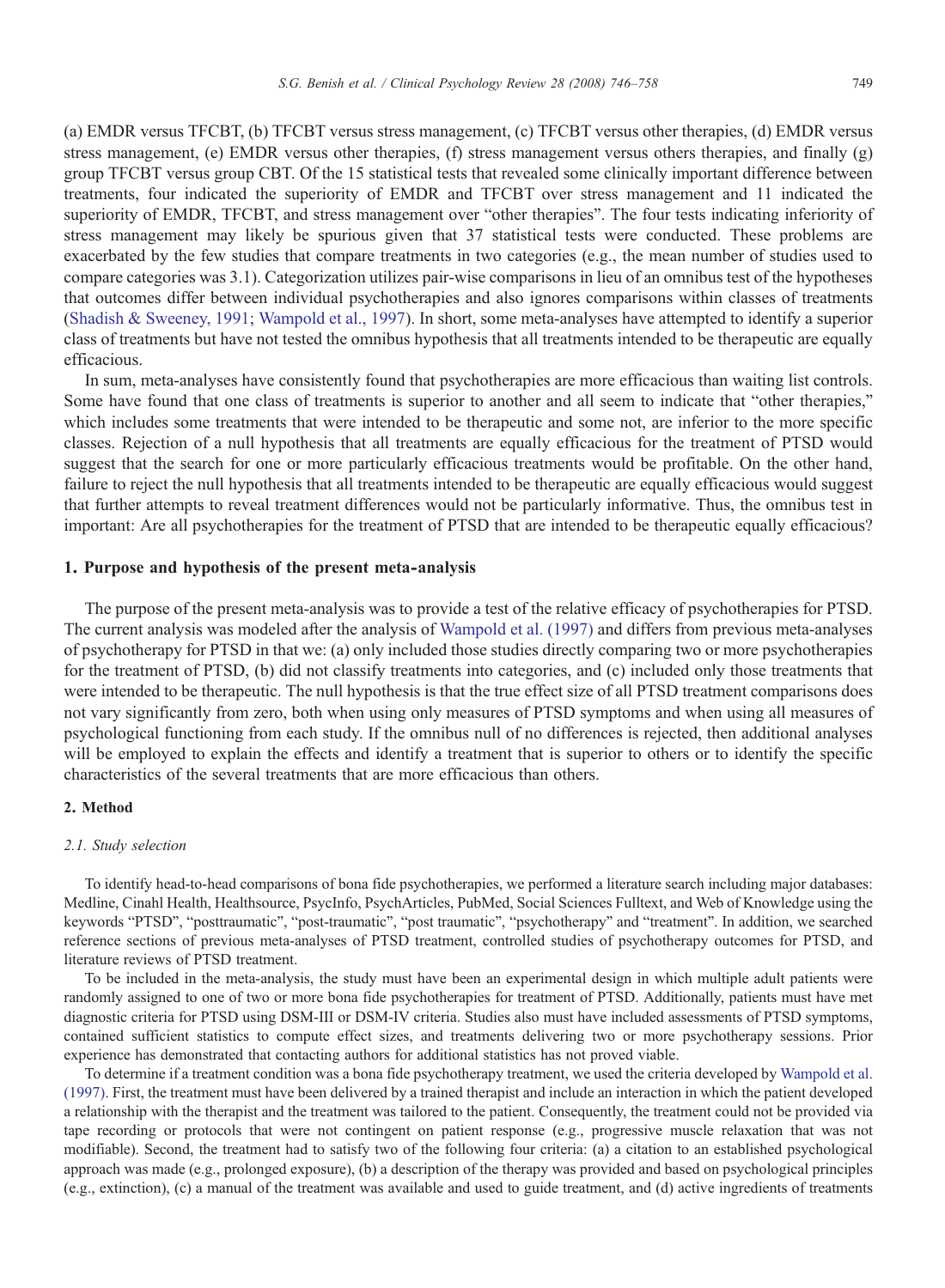were named and citations for these ingredients were provided in the article. Consequently, any treatments that were designed to control for common factors, such as a supportive counseling, were excluded. Moreover, component, dismantling, or parametric studies that varied the presence or amount of one particular technique, psychotherapy, or intervention were excluded.

#### 2.2. Coding procedure

The primary author first retrieved all studies containing at least two psychotherapy treatments for PTSD. Two volunteer counseling psychology graduate students who were not otherwise involved in the study independently reviewed these studies. The reviewers were trained to rate the bona fide status of psychotherapies using the Wampold criteria noted above and were blind to the results of the study. If both reviewers determined that the study included two bona fide treatments for PTSD, the study was included in the analysis. In case of reviewer disagreement, an advanced doctoral student in counseling psychology (the second author) evaluated the study. If this third rating resulted in the decision that the study included at least two bona fide treatments, the study was retained; if not, the study was excluded. Of the 29 effects included initially for coding, 3 effects were duplicates (or re-analysis of the same data from another included study) and were thus excluded (e.g., [Stapleton, Taylor, & Asmundson, 2006\)](#page-12-0). When the remaining 26 effects were then coded for bona fide status, 9 effects from 5 studies were rejected, leaving an inclusion total of 17 effects from 14 studies. The raters disagreed on 5 effects from 3 studies, which after consultation with the third coder, resulted in exclusion of 3 effects [\(Vaughan et al., 1994\)](#page-12-0) and inclusion of 2 effects [\(Devilly & Spence, 1999; Tarrier et al., 1999\)](#page-10-0). The studies that met the criteria for inclusion are presented in [Table 1](#page-5-0).

#### 2.3. Analytic strategy

As noted by [Wampold et al. \(1997\)](#page-12-0), avoiding categorization of treatments results in the sign (+/−) of any particular effect size becoming arbitrary, as the effect size for any comparison of treatments is formed by the difference of the means (i.e., Tx A−Tx B or Tx B−Tx A). Consequently, the primary strategy is to, randomly assign positive and negative signs to each effect (i.e., half of the effects were thus labeled as negative, half as positive). The assignment of signs was accomplished with the EXCEL random number generator. As this strategy necessarily results in an aggregate effect of approximately zero (i.e., half the effects are positive and half are negative), the appropriate test of treatment differences is the test of homogeneity of effects sizes about zero, a test commonly used in meta-analyses [\(Cramer, 1946; Hedges & Olkin, 1985](#page-10-0)). If there are no true differences among treatments (i.e., the null hypothesis that all treatments are equally efficacious is true), then the obtained effect sizes will be clustered close to zero with deviations from zero due to sampling error. The homogeneity statistic gauges the degree to which the effects deviate from zero; the null hypothesis of homogeneity is rejected when the effects deviate from zero to a greater extent than would be expected by chance.

A secondary strategy involves aggregating the absolute value of each effect size. Under the null hypothesis of no differences, deviations from zero will be positive (i.e., the absolute value of the effect) and the aggregate will thus necessarily be greater than zero. Consequently, the aggregation of the absolute values of the effect sizes provides an upper bound of the true differences among treatments.

Means and standard deviations of post-treatment symptoms were used to calculate effect sizes. Like [Bradley et al. \(2005\),](#page-10-0) we were unable to calculate long-term follow-up data because too few studies reported this data. In addition, follow-up assessments may attenuate differences between psychotherapies due to confounds introduced in the typically naturalistic period following treatment [\(Crits-Christoph, 1997\)](#page-10-0). We calculated two effect sizes for each comparison, PTSD symptoms only and all post-treatment measures of psychological functioning. Typically, PTSD symptoms in the primary studies were assessed with the Impact of Events Scale (46%), Clinician Administered PTSD Scale (46%), State-Trait Anxiety Inventory (46%), or the PTSD Symptom Scale (40%). Given the exceptionally high rates of comorbidity in PTSD [\(Brown, Campbell, Lehman, Grisham, & Mancil, 2001](#page-10-0)) the analysis of all outcome measures provided important information regarding aspects of psychological functioning considered by the studies' authors to be important in patients with PTSD. In studies where subscales and full-scale scores were reported, the full-scale measure scores were used. The effect size for dependent variables was computed with the assumption that the correlation of assessment variables was 0.50, an assumption justified by Wampold et al.  $(1997)$  and which reduces the standard error of estimate, thus resulting in a more accurate  $d$ estimate. In cases where only subscales of a full-scale measure were reported, subscale scores were aggregated using published subscale correlation(s) (e.g., 0.67 to 0.70 for CAPS subscales; [Foa & Tolin, 2000](#page-10-0)). Finally, to avoid additional confounds due to dropout rates, intent-to-treat final scores were used when available (80% of studies reported intent-to-treat scores).

#### 2.4. Statistical analysis

The unit of analysis was a direct comparison of post-treatment symptoms of two bona fide psychotherapies. We calculated the effect size, Cohen's  $d$ , and a variance for each outcome measure within each comparison using standard meta-analytic procedures [\(Hedges & Olkin, 1985\)](#page-10-0), and then aggregated across all outcome variables within each treatment (see [Wampold et al., 1997\)](#page-12-0). In studies where three bona fide psychotherapies were compared, separate effect sizes were computed, A to B, A to C, B to C.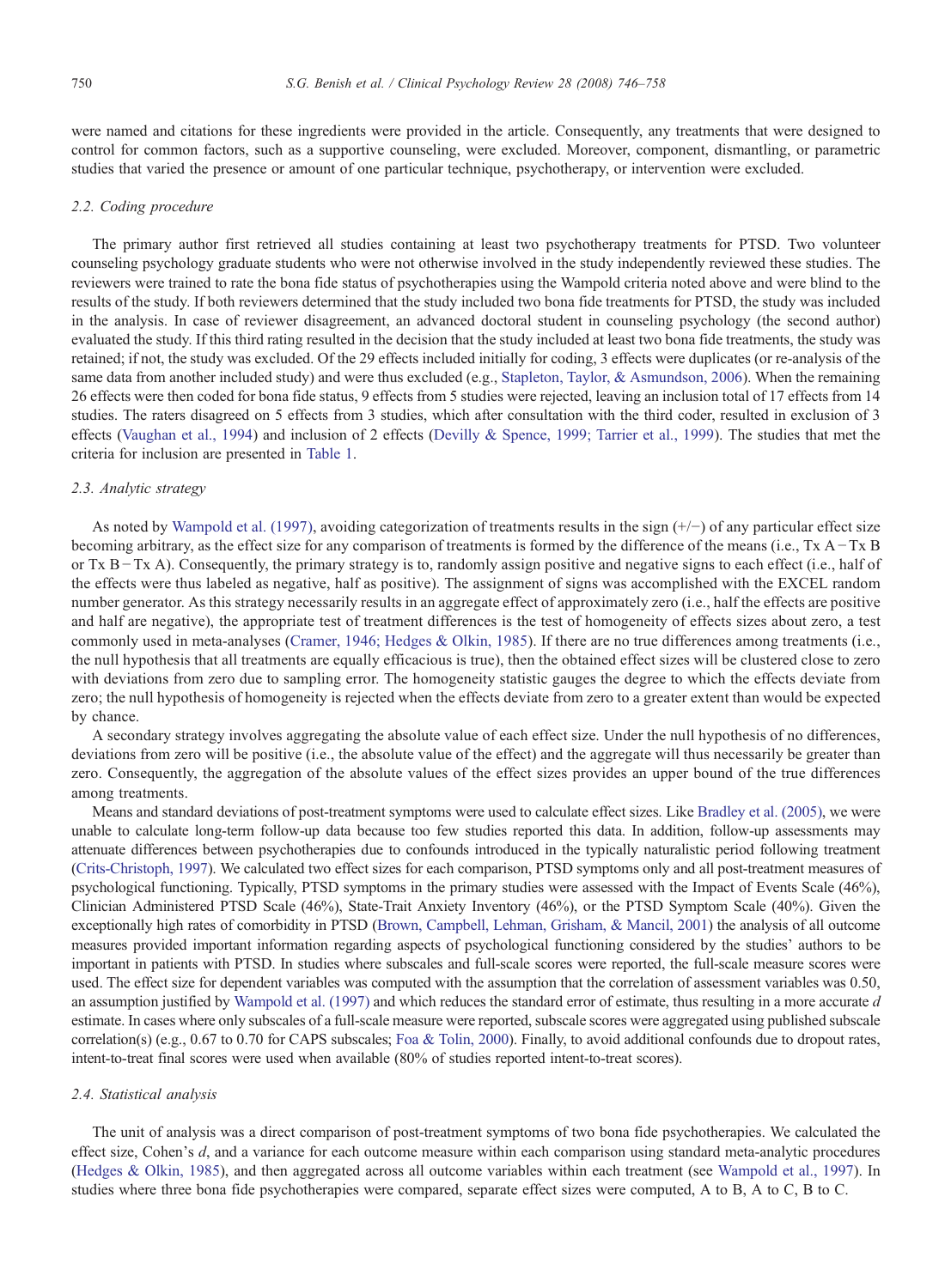<span id="page-5-0"></span>Table 1 Direct comparison studies of bona fide psychotherapies for treatment of post-traumatic stress disorder

| Lead author                                               | $\boldsymbol{N}$ | Psychotherapies d                    |          |          | Author quote on intent-to-treat post-test                                                                                                            |
|-----------------------------------------------------------|------------------|--------------------------------------|----------|----------|------------------------------------------------------------------------------------------------------------------------------------------------------|
|                                                           |                  |                                      | PTSD All | outcomes | relative efficacy for (1) PTSD measures (2) all measures                                                                                             |
| Brom, Kleber, and<br><b>Defares</b> (1989)                | 60               | 0.30<br>Trauma<br>desensitization    |          | 0.07     | (1) "the differences between the therapies are small" $(p.610)$<br>$(2)$ "Similarity oftreatment(s)based on quite                                    |
|                                                           |                  | Hypnotherapy                         |          |          | diverging theoretical considerations" (p.610)                                                                                                        |
| Brom et al. (1989)                                        | 60               | Trauma<br>desensitization            | 0.14     | 0.09     | (1) "the differences between the therapies are small" $(p.610)$                                                                                      |
|                                                           |                  | Psychodynamic                        |          |          | $(2)$ "Similarity oftreatment(s)based on quite<br>diverging theoretical considerations" (p.610)                                                      |
| Brom et al. (1989)                                        | 60               | Hypnotherapy<br>Psychodynamic        | 0.18     | 0.19     | (1) "the differences between the therapies are small" $(p.610)$<br>(2) "Similarity oftreatment(s)based on quite                                      |
| Devilly and Spence (1999)                                 | 23               | Trauma<br>treatment                  | 0.34     | 0.09     | diverging theoretical considerations" (p.610)<br>(1) "While there was no effect for Condition,there<br>was an effect forTime and Condition," (p.143) |
|                                                           |                  | <b>EMDR</b>                          |          |          | (2) "TTP proved to be more effective although to a<br>lesser extent than with the PTSD symptomatology" (p.153)                                       |
| Foa, Rothbaum, Riggs, and<br>Murdock (1991)               | 31               | <b>Stress</b><br>inoculation         | 0.43     | 0.33     | (1) "SIT produced superior immediate symptom reduction"<br>(p.722)                                                                                   |
|                                                           |                  | Exposure                             |          |          | (2) "On other measures of psychopathology, no<br>significant group differences emerged" (p.721)                                                      |
| Foa, Dancu, Hembree, Jaycox,<br>Meadows, & Street (1999)  | 51               | Exposure                             | 0.14     | 0.16     | (1) "active treatmentsdid not differ significantly<br>from each other" (p.194)                                                                       |
|                                                           |                  | <b>Stress</b><br>inoculation         |          |          | (2) "active treatmentsdid not differ significantly from each<br>other" (p.194)                                                                       |
| Ironson, Freund, Strauss,<br>and Williams (2002)          | 25               | <b>EMDR</b>                          | 0.12     | 0.49     | (1) "our results suggest that both EMDR and PE are equally<br>effective at reducing symptoms of PTSD" (p.123)                                        |
|                                                           |                  | Prolonged<br>exposure                |          |          | (2) "EMDR and PE are equally effective at reducing<br>symptoms ofdepression" (p.123)                                                                 |
| Lee, Gavriel, Drummond, Richards,<br>and Greenwald (2002) | 24               | <b>EMDR</b>                          | 0.52     | 0.51     | (1) "On global PTSD measures, there were no significant<br>differences between treatments" (p.1084)                                                  |
|                                                           |                  | <b>Stress</b><br>inoculation         |          |          | (2) "There were no significant difference between groups"<br>(p.1079)                                                                                |
| Marks et al. (1998)                                       | 42               | Exposure<br>Cognitive                | 0.06     | 0.14     | (1) "E (exposure) did no better than C (cognitive)" $(p.323)$<br>(2) "almost complete overlap of the confidence intervals"<br>(p.320)                |
| McDonagh et al. (2005)                                    | 51               | <b>CBT</b>                           | 0.23     | 0.19     | (1) "treatments did not differ significantly at any                                                                                                  |
|                                                           |                  | Present<br>centered                  |          |          | assessment time point on any measure" (p.519)<br>(2) "no significant differences" (p.519)                                                            |
| Paunovic and Ost (2001)                                   | 20               | Exposure                             | 0.20     | 0.14     | (1) "There was no difference between E and<br>CBT on any measure." (p.1183)                                                                          |
|                                                           |                  | <b>CBT</b>                           |          |          | (2) "No significant difference between them<br>on any of the 14 measures." (p.1193)                                                                  |
| Power et al. (2002)                                       | 76               | <b>EMDR</b>                          | 0.52     | 0.51     | (1) "no significant difference between experimental groups"                                                                                          |
|                                                           |                  | $Exposure+$<br>cognitive             |          |          | (p.314)<br>(2) "No difference between EMDR and $E+CR$ " (p.309)                                                                                      |
| Resick, Nishith, Weaver, Astin,                           | 90               | Cognitive                            | 0.23     | 0.10     | (1) "the treatment groupsdid not differ                                                                                                              |
| and Feuer (2002)                                          |                  | processing<br>Prolonged<br>exposure  |          |          | from each other" (p.872)<br>(2) "CPT was superior to PE in remediating guilt cognitions"<br>(p.877)                                                  |
| Rothbaum, Astin, and Marsteller<br>(2005)                 | 48               | Prolonged<br>exposure<br><b>EMDR</b> | 0.31     | 0.38     | (1) "PE and EMDR did not differ significantlyfor any<br>quantitative scale" (p. 607)<br>$(2)$ "did not differ" $(p.613)$                             |

(continued on next page)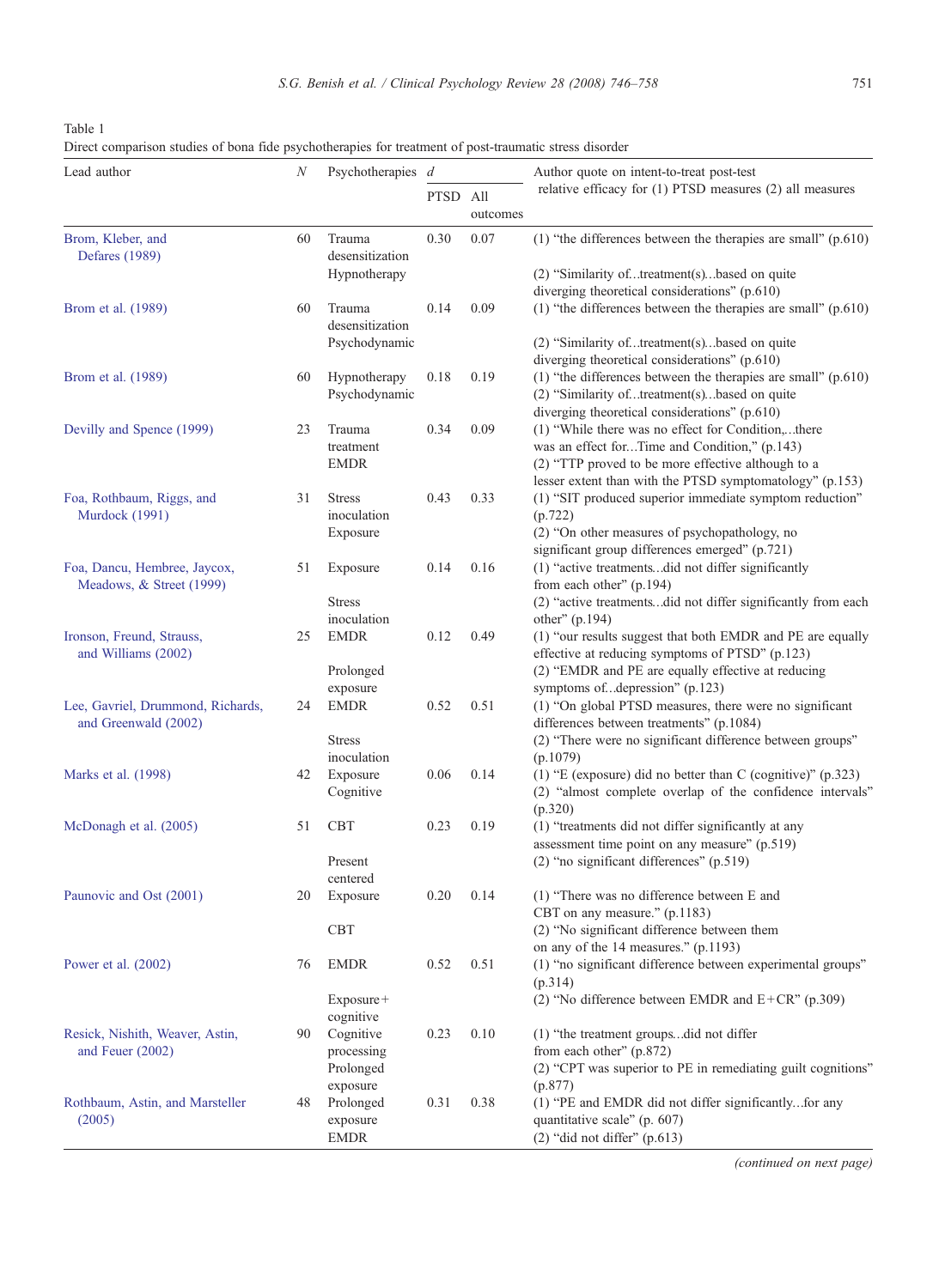# <span id="page-6-0"></span>Table 1 (continued)

| Lead author                                |     | Psychotherapies d   |          |          | Author quote on intent-to-treat post-test                |
|--------------------------------------------|-----|---------------------|----------|----------|----------------------------------------------------------|
|                                            |     |                     | PTSD All |          | relative efficacy for (1) PTSD measures (2) all measures |
|                                            |     |                     |          | outcomes |                                                          |
| Schnurr et al.                             | 324 | Trauma focused 0.05 |          | 0.06     | (1) "no overall differences between therapy              |
| (2003)                                     |     | group               |          |          | groups on any outcome." (p.481)                          |
|                                            |     | Present             |          |          | (2) "no overall differences between                      |
|                                            |     | centered group      |          |          | therapy groups on any outcome." (p.481)                  |
| Tarrier et al. (1999)                      | 62  | Imaginal            | 0.20     | 0.12     | (1) "There were no significant differences               |
|                                            |     | exposure            |          |          | between the 2 treatments at any assessment." (p.13)      |
|                                            |     | Cognitive           |          |          | (2) "There were no differences between                   |
|                                            |     | therapy             |          |          | treatment groups." $(p.16)$                              |
| Taylor, Thordarson, Maxfield, Fedoroff, 41 |     | <b>EMDR</b>         | 0.11     | 0.31     | $(1)$ " the three treatments did not differ on           |
| Lovell, and Ogrodniczuk (2003)             |     |                     |          |          | any of the outcome measures." (p.336)                    |
|                                            |     | Exposure            |          |          | (2) "These results indicate that the treatments          |
|                                            |     |                     |          |          | did not significantly differ" (p.335)                    |

Table 2 Effect size estimates and tests of homogeneity for unconditional methods

| PTSD measures/random signs                                                                   |                                                      |                                    |                                      |                                                        |                       |
|----------------------------------------------------------------------------------------------|------------------------------------------------------|------------------------------------|--------------------------------------|--------------------------------------------------------|-----------------------|
| Fixed effect<br>Grand mean $\lambda_o$<br>Random effect<br>True <i>E.S.</i> $\delta_i$       | Coefficient<br>$-0.01$<br>Variance component<br>0.00 | Standard error<br>0.06<br>df<br>16 | t ratio<br>$-0.18$<br>$X^2$<br>15.18 | $\boldsymbol{P}$<br>0.859<br>$\overline{P}$<br>> 0.500 | $I^2$<br>0.00         |
| All measures/random signs                                                                    |                                                      |                                    |                                      |                                                        |                       |
| Fixed effect<br>Intercept $\lambda_o$<br>Random effect<br>True <i>E.S.</i> $\delta_i$        | Coefficient<br>$-0.02$<br>Variance component<br>0.00 | Standard error<br>0.05<br>df<br>16 | t ratio<br>$-0.29$<br>$X^2$<br>17.66 | $\overline{P}$<br>0.777<br>$\overline{P}$<br>0.344     | $I^2$<br>9.39         |
| PTSD measures/upper bound                                                                    |                                                      |                                    |                                      |                                                        |                       |
| Fixed effect<br>Intercept $\lambda_{\alpha}$<br>Random effect<br>True <i>E.S.</i> $\delta_i$ | Coefficient<br>0.19<br>Variance component<br>0.00    | Standard error<br>0.06<br>df<br>16 | t ratio<br>3.25<br>$X^2$<br>7.74     | $\boldsymbol{P}$<br>0.005<br>$\overline{P}$<br>> 0.500 | $I^2$<br>0.00         |
| All measures/upper bound                                                                     |                                                      |                                    |                                      |                                                        |                       |
| Fixed effect<br>Intercept $\lambda_{\alpha}$<br>Random effect<br>True <i>E.S.</i> $\delta_i$ | Coefficient<br>0.16<br>Variance component<br>0.00    | Standard error<br>0.05<br>df<br>16 | t ratio<br>3.20<br>$X^2$<br>8.10     | $\overline{P}$<br>0.006<br>$\overline{P}$<br>> 0.500   | $\tilde{I}^2$<br>0.00 |

Note: Fixed effects, Random effects and significance tests for four statistical models. In the first two models, we randomly assigned positive and negative signs to effect sizes calculated for PTSD measures alone and all measures. The random assignment results in the aggregate effect ( $\lambda_o$ , or the intercept) necessarily close to zero. Consequently, the estimate of treatment differences is provided by variance component, or the variability in the true effect sizes,  $\delta_j$ . In the final two models, we calculated the absolute value of effect sizes obtained from PTSD measures alone and all measures. In these models, the intercept,  $\lambda_o$ , provides an upper bound of treatment differences. The  $I^2$  statistic provided an estimate of the extent of heterogeneity in each model.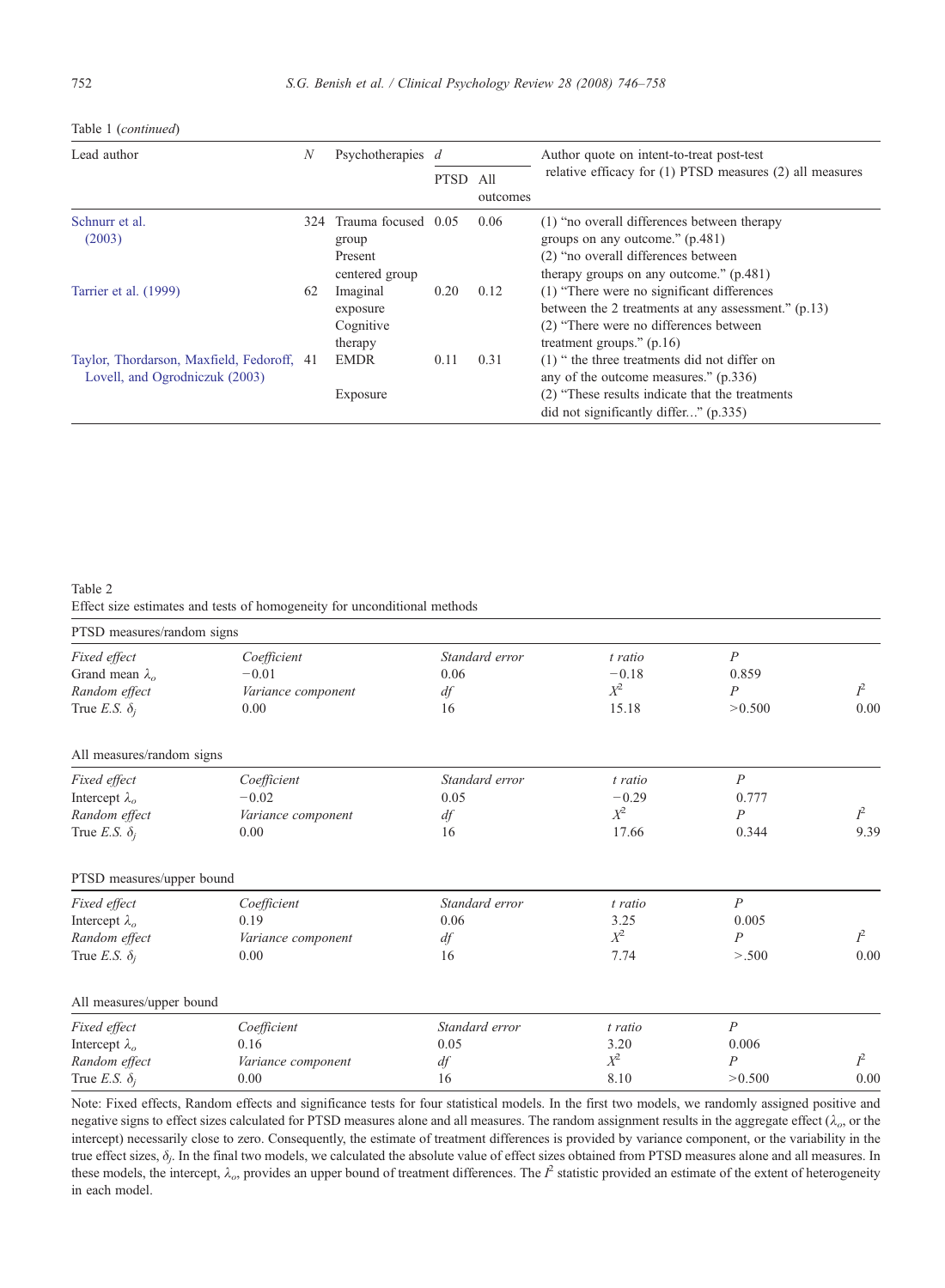We considered studies to be sampled from a larger population of studies, consistent with a random effects model for our analysis [\(Hedges & Olkin, 1985\)](#page-10-0). The analysis was performed using a multilevel model where variances are known [\(Raudenbush](#page-11-0) [& Bryk, 2002,](#page-11-0) Chapter 7), using HLM6 ([Bryk, Raudenbush, & Congdon, 1996\)](#page-10-0). The models tested were unconditional models (i.e., not conditioned on study level variable, patient characteristics, allegiance of researchers e.g.). At level 1,

$$
d_j = \delta_j + e_j
$$

where  $d_i$  provides the estimate of the differences between treatments for study j,  $\delta_i$  is the true effect for study j, and the variance of the errors  $e_i$  is known. At level 2,

 $\delta_i = \gamma_o + u_j$ 

where  $\gamma_o$  is the grand mean of the effects (i.e., the aggregate effect) and  $u_i$  is the level 2 error. Note that when random signs are assigned to effect sizes, the grand mean  $\gamma_o$  will be close to zero. If there are no true differences between treatments, var $(u_i)$  will be due entirely to sampling error (i.e., the effects will be distributed as expected under the null hypothesis of no difference and the variance will not be due to true differences among treatments); that is, the effects will be homogenously distributed around zero. Homogeneity is tested with the statistic H that provides an estimate of extent to which sampled effects deviate from the grand mean, weighted by the inverse of the variance [\(Hedges & Olkin, 1985; Raudenbush & Bryk, 2002](#page-10-0)). H has an approximate chisquare distribution with  $k-1$  degrees of freedom, where k is the number of studies aggregated.

To gauge the extent of heterogeneity, we also calculated an  $I^2$  index [\(Huedo-Medina, Sanchez-Meca, Marin-Martinez, & Botella,](#page-11-0) [2006\)](#page-11-0). The  $I^2$  index, which is calculated by subtracting the degrees of freedom  $(k-1)$  from the H statistic, dividing by the H statistic, and then multiplying by 100, is interpreted as the proportion of variability in effect sizes due to true differences among treatments. [Higgins and Thompson \(2002\)](#page-11-0) proposed that percentages of 25%, 50%, and 75% be interpreted as low, medium, and high heterogeneity, respectively. For example, an  $l^2$  value of 50 indicates that half of the aggregate variability among effect sizes between studies is caused by true heterogeneity and not sampling error [\(Huedo-Medina et al., 2006](#page-11-0)).

# 3. Results

Fifteen studies with 17 comparisons between treatments met inclusion criteria (from a pool of 22 studies with 26 comparisons). A total of 958 participants were included from these studies, with the per-study mean and median numbers of participants at 56 and 42, respectively. The results for these analyses are presented in [Table 2](#page-6-0).

As discussed above, the primary test of the null hypothesis that there are no differences among treatments involves using the allocation of random signs to the effects and examining the extent to which effects are heterogeneously distributed about the grand mean of zero. With respect to the first hypothesis (for PTSD measures only), and the second hypothesis (for all measures included in each primary study), the grand mean was near zero, as determined by randomly assigning the sign of the effect. For the PTSD symptoms, the estimate of the variance of the true effect sizes was 0.00; the H statistic was 15.18 which, when compared with a chisquare distribution with 16 degrees of freedom, was not sufficiently large to reject the null hypothesis that the effects were homogenously distributed around zero ( $p>0.500$ ). For all symptom measures, the estimate of the variance of the true effect sizes was 0.00; the H statistic was 17.66 which, when compared with a chi-square distribution with 16 degrees of freedom, was not sufficiently large to reject the null hypothesis that the effects were homogenously distributed around zero  $(p=0.344)$ . In all cases the  $I^2$  index was very small, zero for PTSD measures, and 9.39% for all measures. These analyses indicate that the effects were homogenously distributed about zero; that is, deviations from zero were as expected under the null hypothesis of no differences between treatments. Any effects in particular studies were thus likely due to chance and not to true differences among treatments.

In the models in which the absolute values of effect sizes were aggregated to provide an upper bound of the differences between treatments, the aggregated effect sizes were quite small  $(d= 0.19)$  for PTSD measures and 0.16 for all measures) and were homogeneously distributed (see [Table 2\)](#page-6-0). It should be noted that this upper bound is necessarily an overestimation of the differences between treatments and should not be misunderstood as the true difference. A d of 0.16 translates into a needed number to treat (NNT) of 12, which means that even if 0.16 were the difference between psychotherapies and not the upper bound, 12 patients would need to be treated with the superior treatment in order to have one more success as compared to the less effective treatment [\(Kraemer](#page-11-0) [& Kupfer, 2006](#page-11-0)). This NNT is quite large, particularly in light of the fact that attrition rates are a problem (e.g., approximately 20% of patients in exposure therapy drop out of treatment ([Hembree et al., 2003\)](#page-11-0).

As all effects were homogeneous, we did not model moderators or mediators of the effect sizes.

# 4. Discussion

The purpose of the present meta-analysis was to test the relative efficacy of bona fide psychotherapies for adults with post-traumatic stress disorder. Our primary analysis revealed that effect sizes were homogenously distributed around zero. The analysis provided no evidence to suggest outcome differences between bona fide psychotherapies in the treatment of PTSD, for either PTSD symptoms or all outcome measures. Moreover, the upper bound of the true effect size between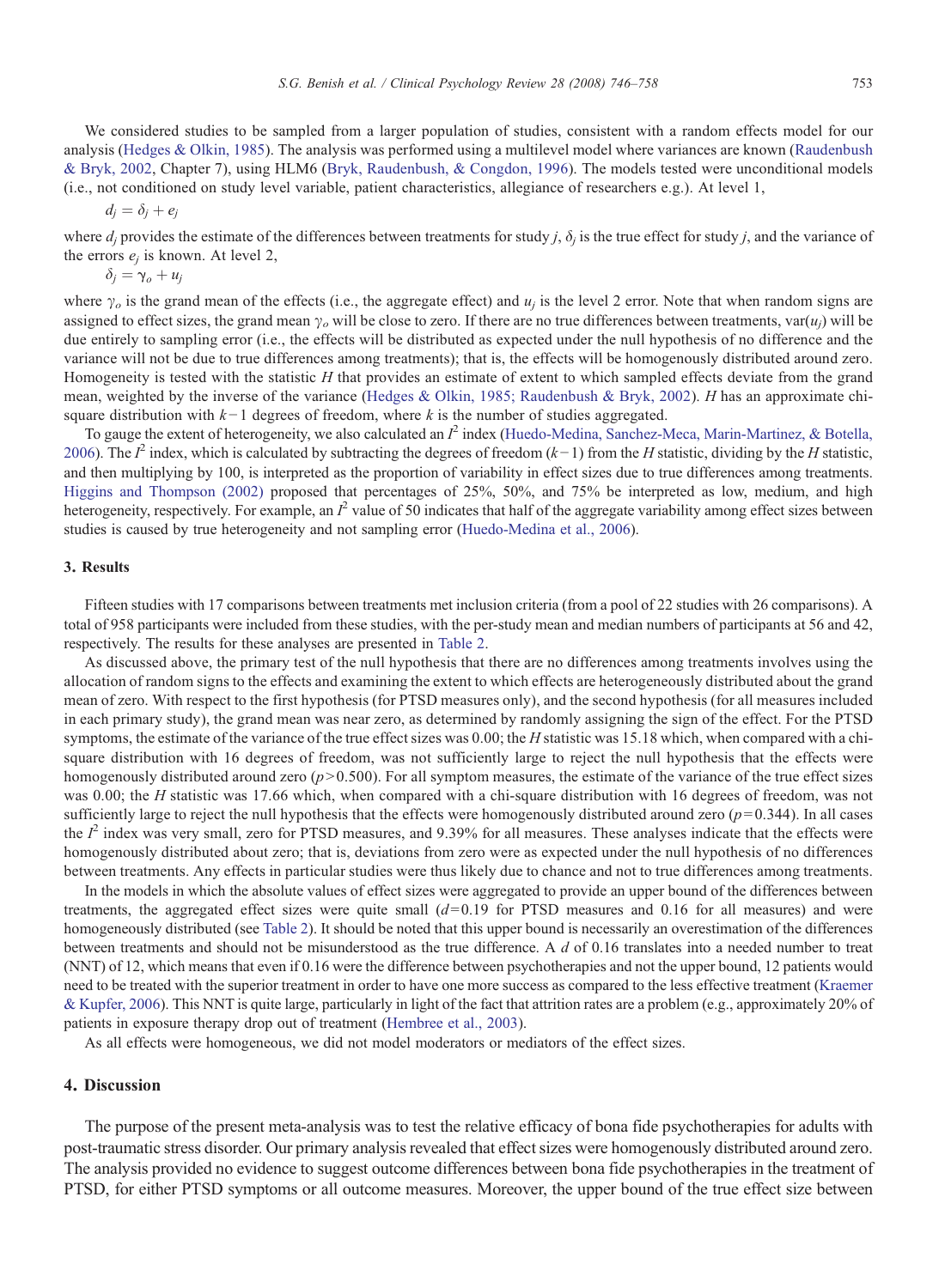PTSD psychotherapies, necessarily an over-estimate of treatment differences, was quite small,  $d=0.16-0.19$ , and marginally smaller than found for adult treatments in general (cf, [Wampold et al., 1997\)](#page-12-0).

In contrast to previous meta-analyses of PTSD treatment, we (a) included only bona fide psychotherapies, (b) incorporated only studies with direct comparison of two or more psychotherapies, and (c) avoided categorization of treatments, yielding a focused test of hypothesis that all treatments are equally efficacious. Comparisons of bona fide psychotherapies yielded effect sizes homogenously distributed about zero, thus it appears that the "considerable unexplainable heterogeneity" [\(Bisson et al., 2007,](#page-10-0) p. 13) in differences between treatments is likely accounted for by these different methodological decisions. An important aspect in this meta-analysis is that the "other therapies" were disaggregated and those that were intended to be therapeutic were included in the present meta-analysis and those that were not intended to be therapeutic were excluded. The conclusion that "other therapies" are inferior ([Bisson et al.,](#page-10-0) [2007; Bradley et al., 2005](#page-10-0)) is not supported in the present meta-analysis.

Our findings are consistent with previous PTSD treatment meta-analyses that found little evidence of differences between treatments (e.g., [Bradley et al., 2005; Siedler & Wagner, 2006](#page-10-0)). The paucity of differences is illustrated by the conclusions reached in many of the primary studies (see [Table 1\)](#page-5-0), where the modal statement was most often a variation of the following: "Both psychotherapy treatments were superior to the control group, but neither treatment was superior to the other."

The present study also addresses a primary criticism of earlier psychotherapy meta-analyses on relative efficacy. Specifically, [Wampold et al.'s \(1997\)](#page-12-0) meta-analysis, on which the current study is modeled, found no evidence of differences between treatments but included studies heterogeneous in terms of patient population, disorders and patient severity. Critics hypothesized that Wampold's finding of no differences between treatments could mask important differences in some specific problem or disorder ([Crits-Christoph, 1997; Howard, Krause, Saunders, & Kopta, 1997\)](#page-10-0). Pointedly, [DeRubeis, Brotman, and Gibbons \(2005\)](#page-10-0) stated that examining relative efficacy blind to the type of disorder "is akin to asking whether insulin or an antibiotic is better, without knowing the condition for which these treatments are to be given…. Alternatively, researchers should begin with a problem and ask how treatments compare in their effectiveness for that problem" (p. 175). The present study addressed this limitation by estimating treatment differences in a clinical sample with the same disorder, specifically PTSD.

Had there been evidence for differences among treatments for PTSD, further analyses could have been conducted to determine the source of the heterogeneity of effect sizes. In the presence of such heterogeneity, these analyses could have illuminated the specific ingredients that were present in the more efficacious treatments. Lack of treatment differences suggests that specific ingredients may not be critical for the treatment of PTSD, a conclusion that is supported by dismantling studies that have failed to identify the validity of specific ingredients. Adding cognitive restructuring to exposure does not augment cognitive changes over exposure therapy alone [\(Bryant, Moulds, Guthrie,](#page-10-0) [Dang, & Nixon, 2003; Foa et al., 2005; Foa & Rauch, 2004](#page-10-0); [Marks, Lovell, Noshirvani, Livanou, & Thrasher, 1998\)](#page-11-0). Adding exposure to stress inoculation does not improve outcomes of PTSD patients receiving stress inoculation therapy alone ([Foa et al., 1999](#page-10-0)) or family therapy alone [\(Glynn et al., 1999\)](#page-10-0). EMDR outcomes are not enhanced by eye movements [\(Cahill, Carrigan, & Frueh, 1999; Devilly & Spence, 1999;](#page-10-0) [Pitman Altman, Greenwald, Longpre, Macklin,](#page-11-0) [& Poire, 1991;](#page-11-0) [Renfrey & Spates, 1994\)](#page-11-0) or its cognitive components [\(Devilly & Spence, 1999\)](#page-10-0). The results of the present study and these component studies then suggest the possibility that factors common to all treatments may be responsible for the benefits of these treatments, supporting a common factor model [\(Wampold, 2001](#page-12-0)), although the current design does not provide evidence relative to any particular common factor as curative.

# 4.1. Limitations

Despite inclusion of every direct comparison psychotherapy study of PTSD with two bona fide psychotherapies, the primary limitation of this meta-analysis is the relatively low number of studies included. The number of studies and effects available for the analysis was not large (15 studies, 17 effects), and provides a less than ideal test of heterogeneity. Type II errors are threats to meta-analytic tests of heterogeneity. Specifically, [Higgins and Thompson](#page-11-0) [\(2002\)](#page-11-0) note that approximately 20 effects are considered appropriate for an adequate test of heterogeneity. However, it should be noted that the estimates of heterogeneity did not approach significance and  $I^2$  values were quite low, suggesting that the failure to find treatment difference was not the result of an underpowered analysis of heterogeneity. In comparison to the present study's inclusion of 17 direct comparisons with 958 participants, previous PTSD psychotherapy meta-analyses included the following in their largest direct comparison within the meta-analysis: Bisson and Andrew (6 direct comparisons, 239 participants), Bisson et al. (7 comparisons, 267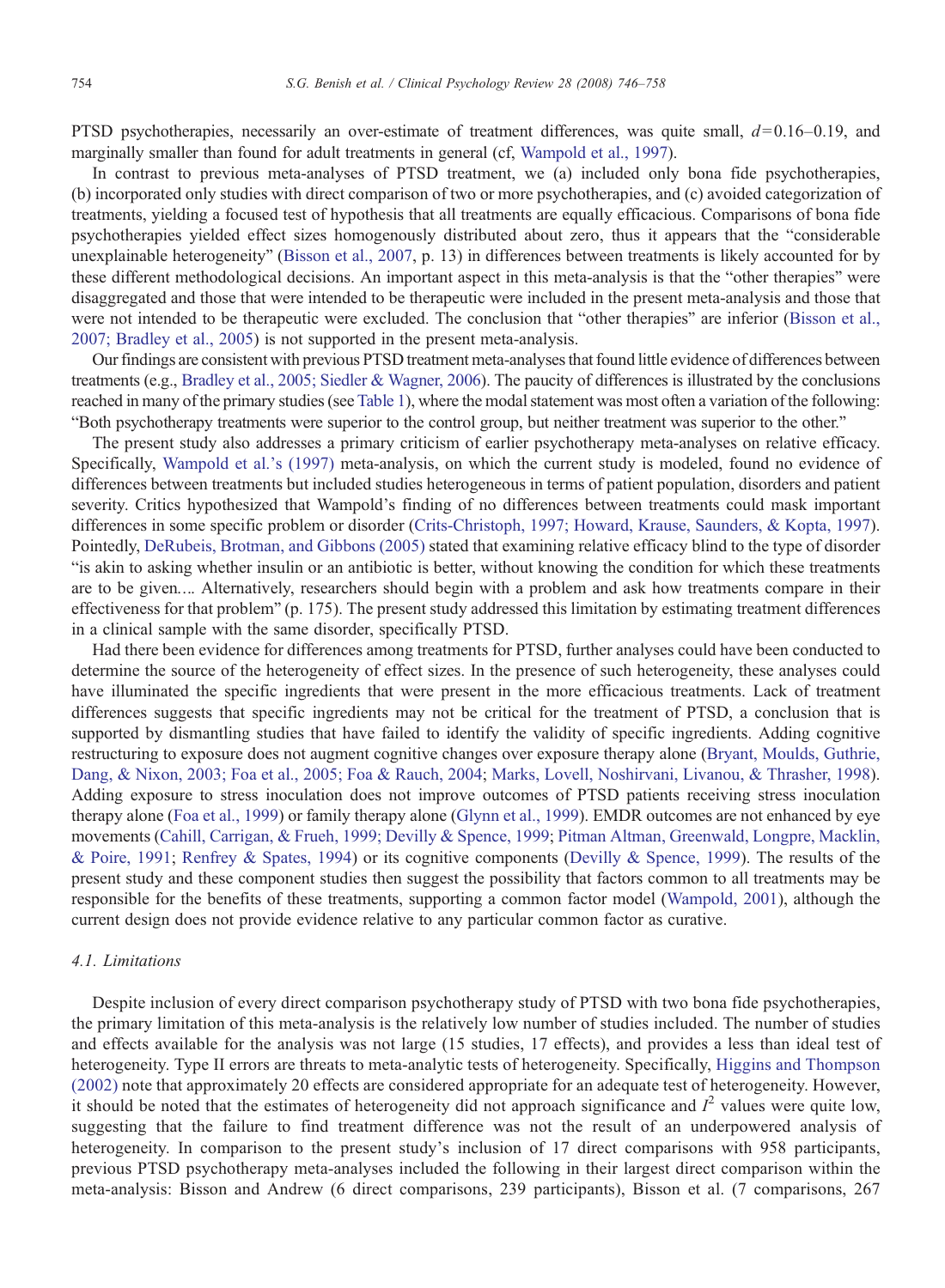participants), [Bradley et al.](#page-10-0) (13 comparisons, 454 participants), and Sielder and Wagner (7 comparisons, 209 participants). To put this in perspective, the present study included more direct comparisons than any other previous meta-analysis of PTSD, and two-to-four times as many participants. Moreover, it should be recognized that the null hypothesis in the present case is that there are no differences among treatments intended to be therapeutic; if the corpus of studies is insufficient to test this hypothesis, then the null hypothesis should be retained until such time that more studies accumulate.

An assumption of any random effects multilevel model is that the units are drawn from a population of units, as is the case, say, when we assume participants in any study are drawn form a population of participants. Rarely is such a random sampling from a population actually conducted. In the present case, it was assumed that the studies in this meta-analysis were drawn from a population of studies and this extends logically to treatments. Hierarchical linear modeling conclusions are made about treatments in general and not the particular treatments tested in these studies in a random effects model as recommended (see [Duncan, Duncan, & Strycker, 2006; Hox, 2002; Kreft & DeLeeuw, 1998;](#page-10-0) [Snijders & Bosker, 1999](#page-10-0)). However, care must be taken to generalize in such models only to units similar to the units in the sample (see [Serlin, Wampold, & Levin, 2003](#page-11-0) for a discussion of this in another context). Clearly, the treatments compared in these studies were not randomly selected from all possible treatments but rather were constrained by researchers' allegiance, funding opportunities, feasibility, and so forth. Indeed, it is reasonable to believe that more recent studies tend to compare treatments that might be characterized as having prior evidence bases. Thus, it is inappropriate to conclude that all psychotherapy treatments of PTSD intended to be therapeutic are equally efficacious; more appropriately, the conclusion about uniform efficacy applies to treatments similar to the ones used in the primary studies. Nevertheless, the conclusion can be rather general because the corpus of treatments in this meta-analysis were remarkably diverse theoretically and included stress management, psychodynamic treatments, EMDR, hypnotherapy, cognitive behavioral treatment, exposure-based treatment, and treatments designed explicitly to exclude exposure (e.g., present centered therapy; [McDonagh et al., 2005\)](#page-11-0).

Only published studies were included in the present analysis. The 'file drawer' issue can be a problem in metaanalysis ([Lipsey & Wilson, 1993\)](#page-11-0), yet is likely to be far more problematic in narrative literature reviews [\(Quintana &](#page-11-0) [Minami, 2006](#page-11-0)). Additionally, it is likely that any publication bias would bias the analysis towards finding differences between treatments. Specifically, unpublished studies seem more likely to report no differences between treatments as compared to published studies ([Rotton, Foos, Van Meek, & Levitt, 1995](#page-11-0)). Inclusion of unpublished studies, therefore, would likely not lead to a different conclusion.

## 4.2. Clinical implications

The present findings have important clinical implications. Because the number of PTSD cases is rising, access to effective treatments is increasingly critical. Availability of treatment seems especially important given the debilitating effects of PTSD and stigma attached to seeking mental health services, especially for those serving in the military (see [Hoge et al., 2004\)](#page-11-0). Although prolonged exposure has been selected by the Substance Abuse and Mental Health Services Administration (SAMHSA) as a model treatment for dissemination to clinics nationwide [\(Nemeroff et al.,](#page-11-0) [2006\)](#page-11-0), the meta-analytic findings do not suggest that any particular therapy is superior to another.

Given the lack of differential efficacy between treatments, it seems scientifically questionable to recommend one particular treatment over others that appear to be of comparable effectiveness. Alternatively, patients may be better served by increasing access to as many bona fide psychotherapy treatments as possible. Although research on patient by treatment interactions is lacking, patients do present to therapy with varying motives, symptom clusters, abilities, worldviews, cultural backgrounds, and life experiences. It is plausible that these factors have an influence on patient preference and tolerability of treatment and may be helpful in guiding treatment selection. Specifically, there is some evidence to suggest that patients whose explanations for their distress are congruent with the treatment rationale may benefit from treatment more than patients whose explanations do not ([Wampold, 2001](#page-12-0)).

Consider dropout rates and our NNT analysis. Although the upper bound found in this study for treatment differences was approximately 0.16, let us imagine the effect if the true difference between treatments was 0.16. In this scenario, approximately eight out of 100 patients might do better in a superior treatment versus another. Due to the fact that about one-quarter of patients drop out of psychotherapy treatment for PTSD ([Hembree et al., 2003](#page-11-0)) and dropout appears to be related to symptom change ([Bradley et al., 2005\)](#page-10-0), keeping patients in treatment would appear to be more important in achieving desired outcomes than would prescribing a particular type of psychotherapy. Having several psychotherapies to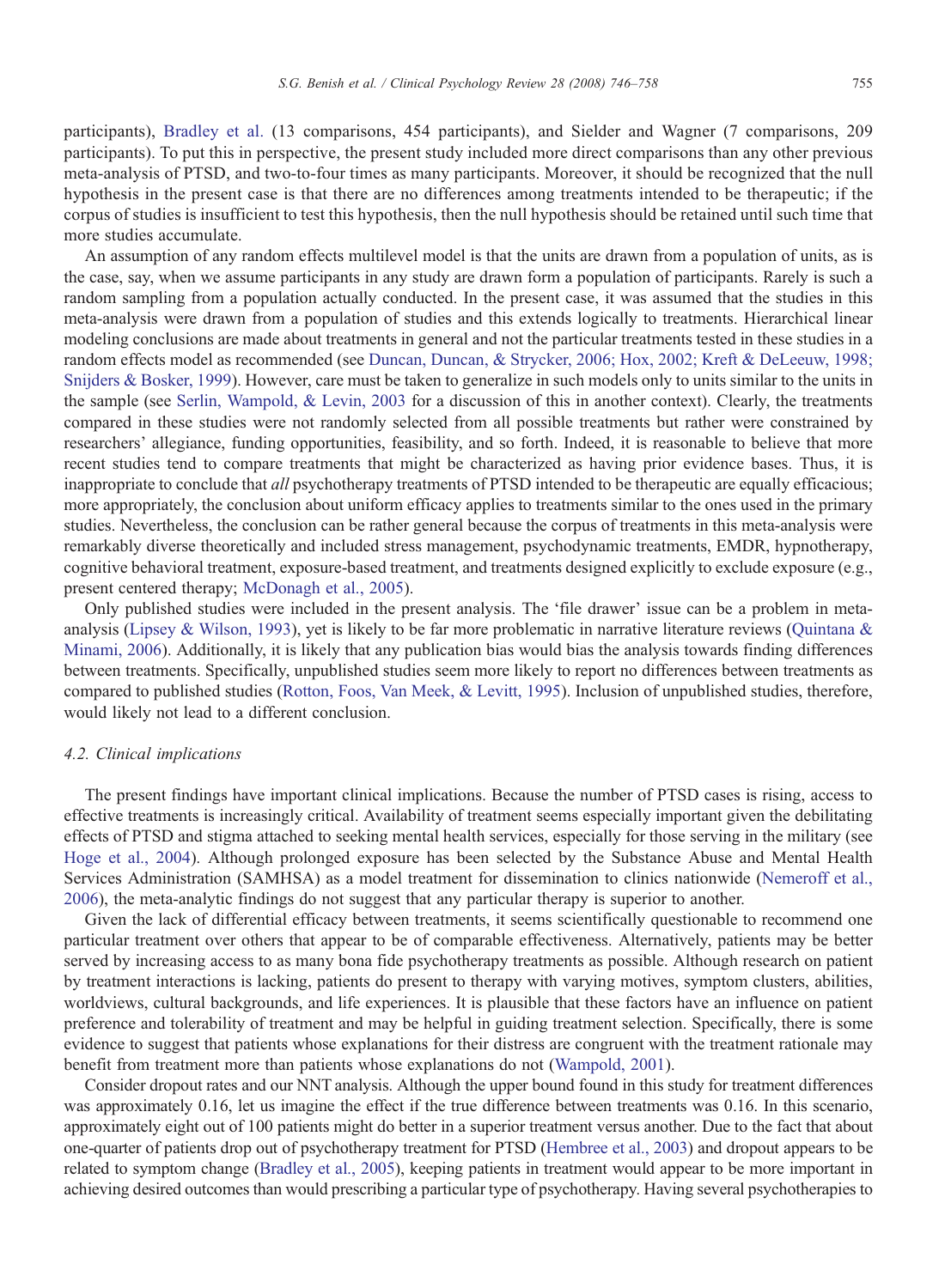<span id="page-10-0"></span>choose from may enable a better match of patients to type of psychotherapy that fits the patient's worldview and is more tolerable to that particular patient.

# $References<sup>1</sup>$

- American Psychiatric Association (1994). Diagnostic and statistical manual of mental disorders, 4th edition Washington, DC: American Psychiatric Association.
- Baskin, T. W., Tierney, S. C., Minami, T., & Wampold, B. E. (2003). Establishing specificity in psychotherapy: A meta-analysis of structural equivalence of placebo controls. Journal of Consulting and Clinical Psychology, 71, 973–979.
- Bisson, J., & Andrew, M. (2005). Psychological treatment of post-traumatic stress disorder (PTSD). Cochrane Database of Systematic Reviews, 18.
- Bisson, J. I., Ehlers, A., Matthews, R., Pilling, S., Richards, D., & Turner, S. (2007). Psychological treatments for chronic post-traumatic stress disorder. Systematic review and meta-analysis. British Journal of Psychiatry, 190, 97−104.
- Bradley, R., Greene, J., Russ, E., Dutra, L., & Westen, D. (2005). A multidimensional meta-analysis of psychotherapy for PTSD. American Journal of Psychiatry, 162, 214−227.
- \*Brom, D., Kleber, R. J., & Defares, P. B. (1989). Brief psychotherapy for posttraumatic stress disorders. Journal of Consulting and Clinical Psychology, 57, 607−612.
- Brown, T. A., Campbell, L. A., Lehman, C. L., Grisham, J. R., & Mancil, R. B. (2001). Current and lifetime comorbidity of the DSM-IV anxiety and mood disorders in a large clinical sample. Journal of Abnormal Psychology, 110, 585−599.
- Bryant, R. A., Moulds, M. L., Guthrie, R. M., Dang, S. T., & Nixon, R. D. V. (2003). Imaginal exposure alone and imaginal exposure with cognitive restructuring in treatment of posttraumatic stress disorder. Journal of Consulting and Clinical Psychology, 71, 706−712.
- Bryk, A. S., Raudenbush, S. W., & Congdon, R. T. (1996). HLM: Hierarchical linear and nonlinear modeling with the HLM/2L and HLM/3L programs Chicago: Scientific Software International.
- Cahill, S. P., Carrigan, M. H., & Frueh, B. C. (1999). Does EMDR work? And if so, why? A critical review of controlled outcome and dismantling research. Journal of Anxiety Disorders, 13, 5−33.
- Cramer, H. (1946). Mathematical methods of statistics Princeton, NJ: Princeton University.
- Crits-Christoph, P. (1997). Limitations of the dodo bird verdict and the role of clinical trials in psychotherapy research: Comment on Wampold et al. (1997). Psychological Bulletin, 122, 216−220.
- Davidson, P. R., & Parker, K. C. (2001). Eye movement desensitization and reprocessing (EMDR): A meta-analysis. Journal of consulting and clinical psychology, 69, 305−316.
- DeRubeis, R. J., Brotman, M. A., & Gibbons, C. J. (2005). A conceptual and methodological analysis of the nonspecifics argument. Clinical Psychology: Science and Practice, 12, 174−183.
- \*Devilly, G. J., & Spence, S. H. (1999). The relative efficacy and treatment distress of EMDR and a cognitive–behavior trauma treatment protocol in the amelioration of posttraumatic stress disorder. Journal of Anxiety Disorders, 13, 131−157.
- Duncan, T. E., Duncan, S. C., & Strycker, L. A. (2006). An introduction to latent variable growth curve modeling Mahwah, NJ: Lawrence Erlbaum.
- Engdahl, B., Dikel, T. N., Eberly, R., & Blank, A. (1998). Comorbidity and course of psychiatric disorders in a community sample of former prisoners of war. American Journal of Psychiatry, 155, 1740−1745.
- \*Foa, E. B., Dancu, C. V., Hembree, E. A., Jaycox, L. H., Meadows, E. A., & Street, G. P. (1999). A comparison of exposure therapy, stress inoculation training, and their combination for reducing posttraumatic stress disorder in female assault victims. Journal of Consulting and Clinical Psychology, 67, 194−200.
- Foa, E. B., Hembree, E. A., Cahill, S. P., Rauch, S. A. M., Riggs, D. S., Feeny, N. C., et al. (2005). Randomized trial of prolonged exposure for posttraumatic stress disorder with and without cognitive restructuring: Outcome at academic and community clinics. Journal of Consulting and Clinical Psychology, 73, 953−964.
- Foa, E. B., Keane, T. M., & Friedman, M. J. (Eds.). (2004). Effective treatments for PTSD: Practice guidelines from the International Society for Traumatic Stress Studies. New York: Guilford Press.
- Foa, E. B., & Rauch, S. A. M. (2004). Cognitive changes during prolonged exposure alone versus prolonged exposure and cognitive restructuring in female assault survivors with PTSD. Journal of Consulting and Clinical Psychology, 70, 879−884.
- \*Foa , E. B., Rothbaum, B. O., Riggs, D. S., & Murdock, T. B. (1991). Treatment of posttraumatic stress disorder in rape victims: A comparison between cognitive–behavioral procedures and counseling. Journal of Consulting and Clinical Psychology, 59, 715−723.
- Foa, E. B., & Tolin, D. F. (2000). Comparison of the PTSD Symptom Scale Interview version and the Clinician Administered PTSD Scale. Journal of Traumatic Stress, 13, 181−191.
- Glynn, S. M., Randolph, E. T., Foy, D. W., Urbaitis, M., Boxer, L., Paz, G. G., et al. (1999). A test of behavioral family therapy to augment exposure for combat-related posttraumatic stress disorder. Journal of Consulting and Clinical Psychology, 67, 243−251.
- Green, B. L., & Kaltman, S. I. (2002). Recent research findings on the diagnosis of posttraumatic stress disorder: Prevalence, course, comorbidity, and risk. In R. I. Simon (Ed.), Posttraumatic stress disorder in litigation: Guidelines for forensic assessment, 2nd edition (pp. 19−39). Orlando, FL: American Psychiatric Press, Inc.Hedges, L. V., & Olkin, I. (2002). Statistical methods for meta-analysis (pp. 19−39). Washington, DC: Academic Press.
- Hedges, L. V., & Olkin, I. (1985). Statistical methods for meta-analysis therapy outcome studies: A replication and refinement. Psychological Bulletin, 92, 581−604.

 $<sup>1</sup>$  References marked with an asterisk indicate studies included in the meta-analysis.</sup>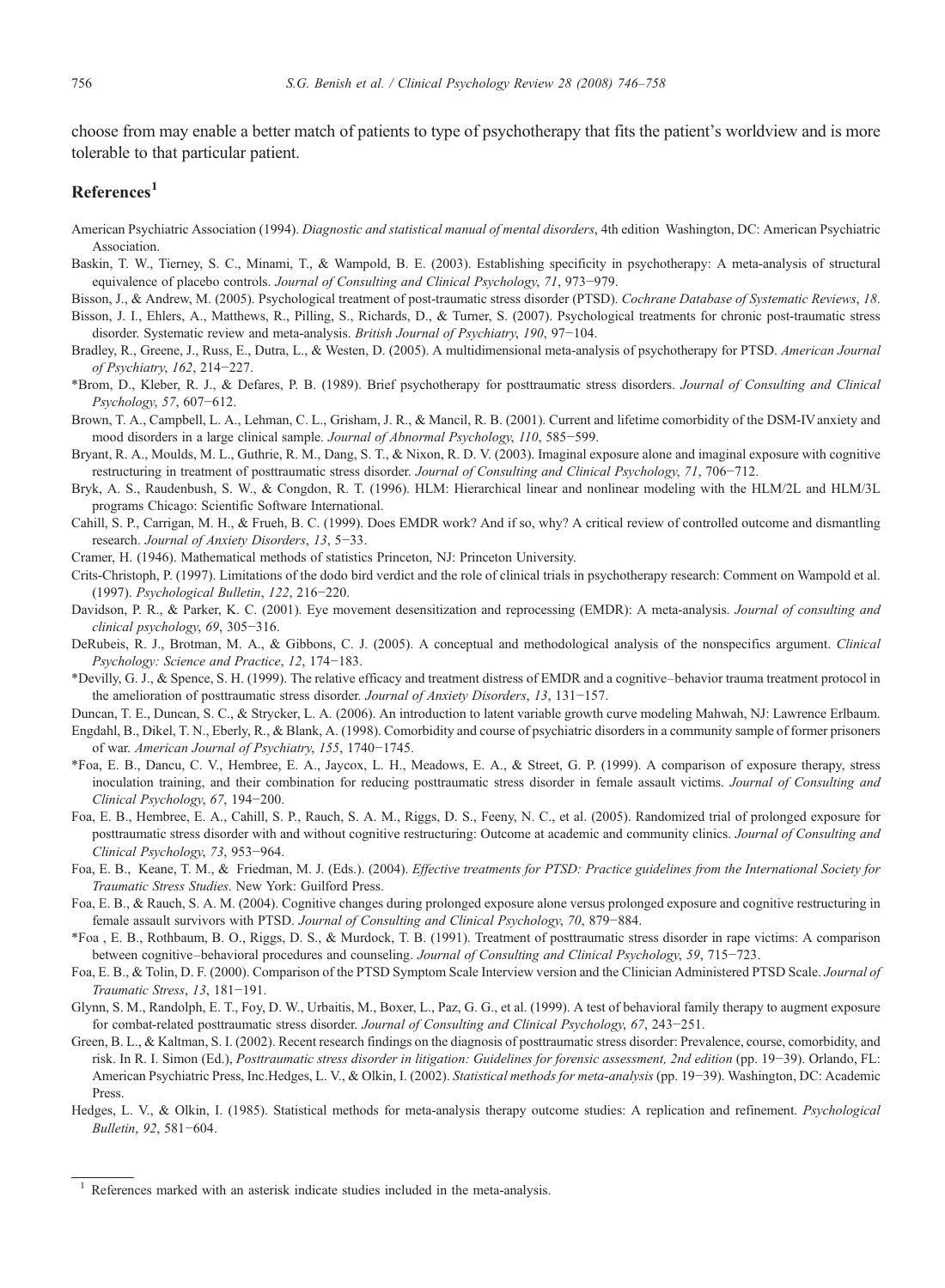- <span id="page-11-0"></span>Hembree, E. A., Foa, E. B., Dorfan, N. M., Street, G. P., Kowalski, J., & Tu, X. (2003). Do patients drop out prematurely from exposure therapy for PTSD? Journal of Traumatic Stress, 16, 555−562.
- Higgins, J. P. T., & Thompson, S. G. (2002). Quantifying heterogeneity in a meta-analysis. Statistics in Medicine, 21, 1539−1558.
- Hoge, I. W., Castro, C. A., Messer, S. C., McGurk, D., Cotting, D. I., & Koffman, R. L. (2004). Combat duty in Iraq and Afghanistan, mental health problems, and barriers to care. The New England Journal of Medicine, 351, 13−22.
- Howard, K. I., Krause, M. S., Saunders, S. M., & Kopta, S. M. (1997). Trials and tribulations in the meta-analysis of treatment differences: Comment on Wampold et al. (1997). Psychological Bulletin, 122, 221−225.
- Hox, J. (2002). Multilevel analysis Mahwah, NJ: Lawrence Erlbaum.
- Huedo-Medina, T. B., Sanchez-Meca, J., Marin-Martinez, F., & Botella, J. (2006). Assessing heterogeneity in meta-analysis: Q statistic or I2 index? Pyschological Methods, 11(2), 193−206.
- \*Ironson, G., Freund, B., Strauss, J. I., & Williams, J. (2002). Comparison of two treatments for traumatic stress: A community-based study of EMDR and prolonged exposure. Journal of Clinical Psychology, 58, 113−128.
- Kessler, R. C. (2000). Posttraumatic stress disorder: The burden to the individual and to society. Journal of Clinical Psychiatry, 61, 4−12.
- Kessler, R. C., Sonnega, A., Bromet, E., Hughes, M., & Nelson, C. (1995). Posttraumatic stress disorder in the National Comorbidity Survey. Archives of General Psychiatry, 52, 1048−1060.
- Kraemer, H. C., & Kupfer, D. J. (2006). Size of treatment effects and their importance to clinical research and practice. Biological Psychiatry, 59, 990−996. Kreft, I., & DeLeeuw, J. (1998). Introducing multilevel modeling Oaks, CA: Sage.
- Lambert, M. J., & Ogles, B. (2004). The efficacy and effectiveness of psychotherapy. In M. J. Lambert (Ed.), Handbook of psychotherapy and Behavior Change (5th ed.) (pp. 139−193). New York: John Wiley.
- \*Lee, C., Gavriel, H., Drummond, P., Richards, J., & Greenwald, R. (2002). Treatment of PTSD: Stress inoculation training with prolonged exposure compared to EMDR. Journal of Clinical Psychology, 58, 1071−1089.
- Lee, C. W., Taylor, G., & Drummond, P. D. (2006). The active ingredient in EMDR: Is it traditional exposure or dual focus of attention? Clinical Psychology and Psychotherapy, 13, 97−107.
- Lipsey, M. W., & Wilson, D. B. (1993). The efficacy of psychological, educational, and behavioral treatment. Confirmation from meta-analysis. Journal of American Psychology, 48(12), 1181−1209.
- \*Marks , I., Lovell, K., Noshirvani, H., Livanou, M., & Thrasher, S. (1998). Treatment of posttraumatic stress disorder by exposure and/or cognitive restructuring: A controlled study. Archives of General Psychiatry, 55, 317−325.
- \*McDonagh, A., Friedman, M., McHugo, G., Ford, J., Sengupta, A., Mueser, K., et al. (2005). Randomized trial of cognitive-behavioral therapy for chronic posttraumatic stress disorder in adult female survivors of childhood sexual abuse. Journal of Consulting and Clinical Psychology, 73(3), 515−524.
- McFarlane, A. C., & Yehuda, R. (2000). Clinical treatment of posttraumatic stress disorder: Conceptual challenges raised by recent research. Australian and New Zealand Journal of Psychiatry, 34, 940−953.
- Nemeroff, C. B., Bremner, J. D., Foa, E. B., Mayberg, H. S., North, C. S., & Stein, M. B. (2006). Posttraumatic stress disorder: A state-of-the-science review. Journal of Psychiatric Research, 40(1), 1−21.
- \*Paunovic, N., & Ost, L. (2001). Cognitive-behavior therapy vs exposure therapy in the treatment of PTSE in refugees. Behavior Research and Therapy, 39, 1183−1197.
- Pitman, R. K., Altman, B., Greenwald, E., Longpre, R. E., Macklin, M. L., & Poire, R. E. (1991). Psychiatric complications during flooding therapy for post-traumatic stress disorder. Journal of Clinical Psychiatry, 52, 17−20.
- \*Power, K., McGoldrick, T., Brown, K., Buchanan, R., Sharp, D., Swanson, V., et al. (2002). A controlled comparison of eye movement desensitization and reprocessing versus exposure plus cognitive restructuring versus waiting list in the treatment of post-traumatic stress disorder. Clinical Psychology and Psychotherapy, 9, 229−318.
- Quintana, S. M., & Minami, T. (2006). Guidelines for meta-analyses of counseling psychology research. The Counseling Psychologist, 34(6), 839−877.
- Raudenbush, S. W., & Bryk, A. S. (2002). Hierarchical linear models: Applications and data analysis methods Newbury Park, CA: Sage.
- Renfrey, G., & Spates, C. R. (1994). Eye movement desensitization: A partial dismantling study. Journal of Behavior Therapy and Experimental Psychiatry, 25(3), 231−239.
- \*Resick, P. A., Nishith, P., Weaver, T. L., Astin, M. C., & Feuer, C. A. (2002). A comparison of cognitive-processing therapy with prolonged exposure and a waiting condition for the treatment of chronic post-traumatic stress disorder in female rape victims. Bulletin of Menninger Clinic, 61, 317−334.
- Robertson, M., Humphreys, L., & Ray, R. (2004). Psychological treatments for posttraumatic stress disorder: Recommendations for the clinician based on a review of the literature. Journal of Psychiatric Practice, 10, 106−118.
- Rosenthal, D., & Frank, J. D. (1956). Psychotherapy and the placebo effect. Psychological Bulletin, 53, 294−302.
- \*Rothbaum, B. O., Astin, M. C., & Marsteller, F. (2005). Prolonged exposure versus eye movement desensitization and reprocessing (EMDR) for PTSD rape victims. Journal of Traumatic Stress, 18, 607−616.
- Rotton, L., Foos, P. W., Van Meek, L., & Levitt, M. (1995). Publication practices and the file drawer problem: A survey of published authors. Journal of Social Behavior and Personality, 10, 1−13.
- Schnurr, P. P., Friedman, M. J., Foy, D. W., Shea, M. T., Heish, F. Y., Lavori, P. W., Glynn, S. M., et al. (2003). Randomized trial of trauma-focused group therapy for post-traumatic stress disorder. Archives of General Psychiatry, 60, 481−489.
- Serlin, R. C., Wampold, B. E., & Levin, J. R. (2003). Should providers of treatment be regarded as a random factor? If it ain't broke, don't "fix" it: Comment on Siemer & Joormann (2003). Psychological Methods, 8, 524−534.
- Shadish, W. R., Jr., & Sweeney, R. B. (1991). Mediators and moderators in meta-analysis: There's a reason we don't let Dodo birds tell us which psychotherapies should have prizes. Journal of Consulting and Clinical Psychology, 59, 883−893.